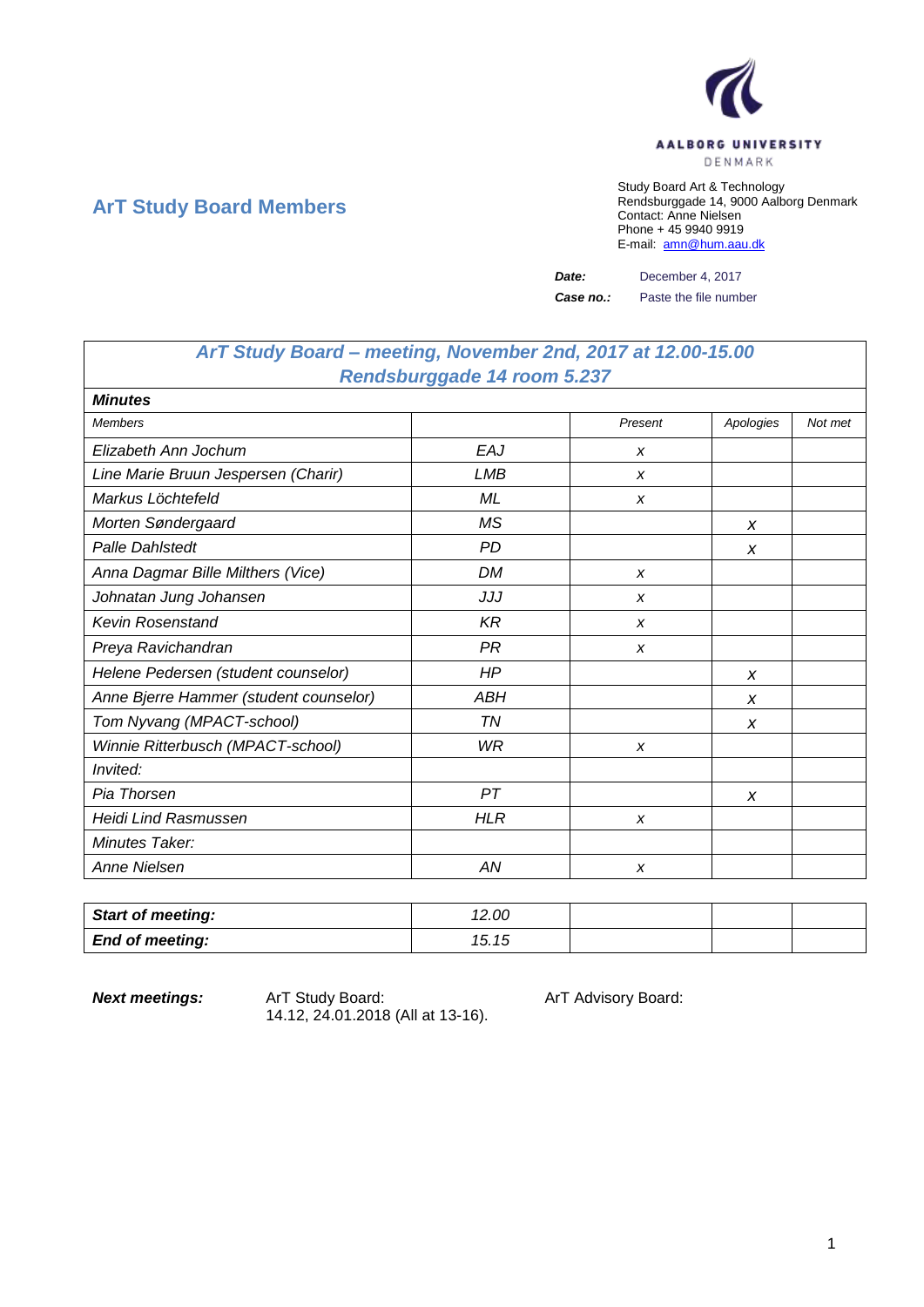

| Items: |                                                                                                                                                                                                                                                                                                                                                                                                                                                                                                              |
|--------|--------------------------------------------------------------------------------------------------------------------------------------------------------------------------------------------------------------------------------------------------------------------------------------------------------------------------------------------------------------------------------------------------------------------------------------------------------------------------------------------------------------|
| 1.     | Approval of Agenda including lunch 02.11.17                                                                                                                                                                                                                                                                                                                                                                                                                                                                  |
|        | Approved                                                                                                                                                                                                                                                                                                                                                                                                                                                                                                     |
| 2.     | <b>Approval of Minutes 27.09.17</b>                                                                                                                                                                                                                                                                                                                                                                                                                                                                          |
|        | Approved                                                                                                                                                                                                                                                                                                                                                                                                                                                                                                     |
| 3.     | News:                                                                                                                                                                                                                                                                                                                                                                                                                                                                                                        |
| 3.a.   | <b>Head of Study (LMB)</b>                                                                                                                                                                                                                                                                                                                                                                                                                                                                                   |
|        | Summary of Rector's meeting with Heads of Schools and Study Boards<br>$\bullet$<br>Erasmus: Salford (Manchester) and HAN University (Enschede)<br>$\bullet$                                                                                                                                                                                                                                                                                                                                                  |
|        | Summary of the meeting with Inge Askehave (vice rector).                                                                                                                                                                                                                                                                                                                                                                                                                                                     |
|        | The most interesting news for the Study Board was about the PBL Strategy implementation. We<br>have to make sure that PBL is a part of the learning goal on all semesters and from 2018-2010 we<br>will have to have a process to implement new /more PBL learning goals in the study regulations.                                                                                                                                                                                                           |
|        | Orientation from a working group that works on diversity - AAU has an insufficiently formulated<br>strategy on that – so it is an issue that Rector is looking at it at the moment. It will be possible to<br>comment on the strategy later. And it will be possible to bring input to the group that is working with<br>this issue. It was presented mostly as a staff issue - but the participants of the meeting (the heads of<br>study boards and studies) noted that it also was an issue for students. |
|        | Erasmus: Salford University.                                                                                                                                                                                                                                                                                                                                                                                                                                                                                 |
|        | We have made a proposal in collaborating with music, that exchanges students that are accepted at<br>Music can be offered to participate in modules given in English at ArT. I.E. Art Based Research, Art<br>& Technology Entrepreneurship and Play & Event.                                                                                                                                                                                                                                                 |
|        | Exchange with HAN University of Applied Science, the Netherlands.                                                                                                                                                                                                                                                                                                                                                                                                                                            |
|        | ArT is already having an exchange program with a similar university nearby HAN University and<br>therefore it was decided to turn down this exchange program.                                                                                                                                                                                                                                                                                                                                                |
| 3.b.   | <b>Students (DM)</b>                                                                                                                                                                                                                                                                                                                                                                                                                                                                                         |
|        | DM has had a request from the vice from Psychology about collaboration students together in the<br>MPACT school.                                                                                                                                                                                                                                                                                                                                                                                             |
|        | At the moment DM is working on collaboration with other international educations about the study<br>environment and how to socialize. At the next meeting they will discuss how Integration of interna-<br>tional culture in ArT is. DM and EAJ will participate.                                                                                                                                                                                                                                            |
| 3.c.   | <b>Students Supervisors (ABH/HP)</b>                                                                                                                                                                                                                                                                                                                                                                                                                                                                         |
|        | 34 students for "Studiepraktik" in week 43.                                                                                                                                                                                                                                                                                                                                                                                                                                                                  |
|        | Short evaluation of "studiepraktik" :                                                                                                                                                                                                                                                                                                                                                                                                                                                                        |
|        | Need a bigger room -<br>$\bullet$                                                                                                                                                                                                                                                                                                                                                                                                                                                                            |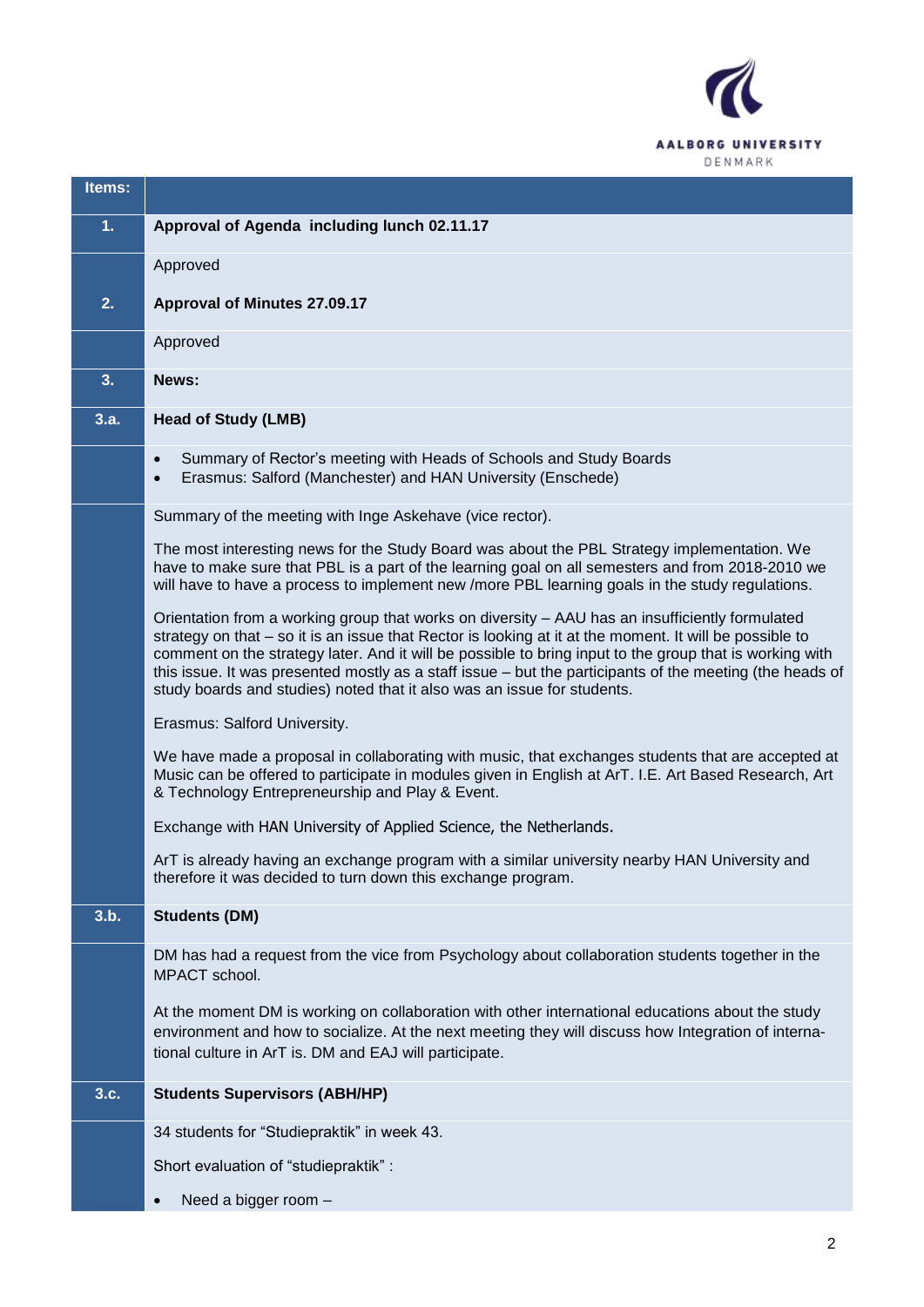

|      | EAJ would like to have a meeting about Studiepraktik before planning it next year – it is a huge<br>$\bullet$<br>window to recruit potential students.<br>Need a technical teacher.<br>$\bullet$<br>Need arrangement to present the ArT-Lab.<br>$\bullet$<br>No class during the days for the student's supervisor. (Then it is possible to use the semester<br>$\bullet$<br>room for "Studiepraktik". |
|------|--------------------------------------------------------------------------------------------------------------------------------------------------------------------------------------------------------------------------------------------------------------------------------------------------------------------------------------------------------------------------------------------------------|
|      | LMBJ will evaluate "Studiepraktik" in another meeting when the student's supervisors are present.                                                                                                                                                                                                                                                                                                      |
| 3.d. | <b>MPACT-School (TN/WBR)</b>                                                                                                                                                                                                                                                                                                                                                                           |
|      | No news.                                                                                                                                                                                                                                                                                                                                                                                               |
| 4.   | Semester Evaluation Spring 2017 (ArT2, ArT4, ArT6) - Appendix                                                                                                                                                                                                                                                                                                                                          |
|      | ArT 2: Postponed for next meeting.                                                                                                                                                                                                                                                                                                                                                                     |
|      | ArT <sub>4</sub>                                                                                                                                                                                                                                                                                                                                                                                       |
|      | Participants in the Survey at Art 4 were 16. 14 complete. Not enough participants to be a saying<br>statistic.                                                                                                                                                                                                                                                                                         |
|      | Suggest to have a group formation meeting - tends to cause frustration                                                                                                                                                                                                                                                                                                                                 |
|      | PBL strategy for solving conflicts should be addressed.                                                                                                                                                                                                                                                                                                                                                |
|      | One specific complaint regarding a supervisor has been dealt with by the head of studies. Practical<br>conditions. Information about exams missing - but not clear which - Dagmar will ask for detailed<br>information at the 5 <sup>th</sup> semester group meeting.                                                                                                                                  |
|      | Room problem - the space was divided into two rooms, where ArT4 was in one and MediAC in the<br>other. The issues by splitting up the rooms were to bring ArT and MediAC together to share lectures<br>and experiences. Split the room for the first half of semester and open doors in the project phase.                                                                                             |
|      | WBR will try to coordinate. If we want to improve exchange and collaboration we should strive for<br>shared exhibitions (and if not the same exhibition, then not the same days), shared parties, sharing,<br>collaboration,                                                                                                                                                                           |
|      | ArT Study Board discussed the request for external experience each year. Agreed not to specify<br>more.                                                                                                                                                                                                                                                                                                |
|      | For the semester descriptions please be aware: progression was a bit too fast on tech courses.                                                                                                                                                                                                                                                                                                         |
|      | More on-line guides could help.                                                                                                                                                                                                                                                                                                                                                                        |
|      | ArT4 mentions that the external collaboration was their first collaboration, and that it was "late" to<br>practice that. The study board will encourage external collaborations earlier, but not make any guar-<br>antees that external collaboration will happen each year on specific semesters.                                                                                                     |
|      | Students suggested a couple of courses. Research design methods has "fallen out" of their curricu-<br>lum.                                                                                                                                                                                                                                                                                             |
|      | ArT6                                                                                                                                                                                                                                                                                                                                                                                                   |
|      | Group size in 6 <sup>th</sup> semester is discussed. Small groups should be dis-encouraged, but will not prevent<br>individual groups. Supervisors will be instructed to point out the "pitfalls" of the one-person" groups.                                                                                                                                                                           |
|      |                                                                                                                                                                                                                                                                                                                                                                                                        |

The lights in room  $5<sup>th</sup>$  semester are still not working. (AN will take care of it)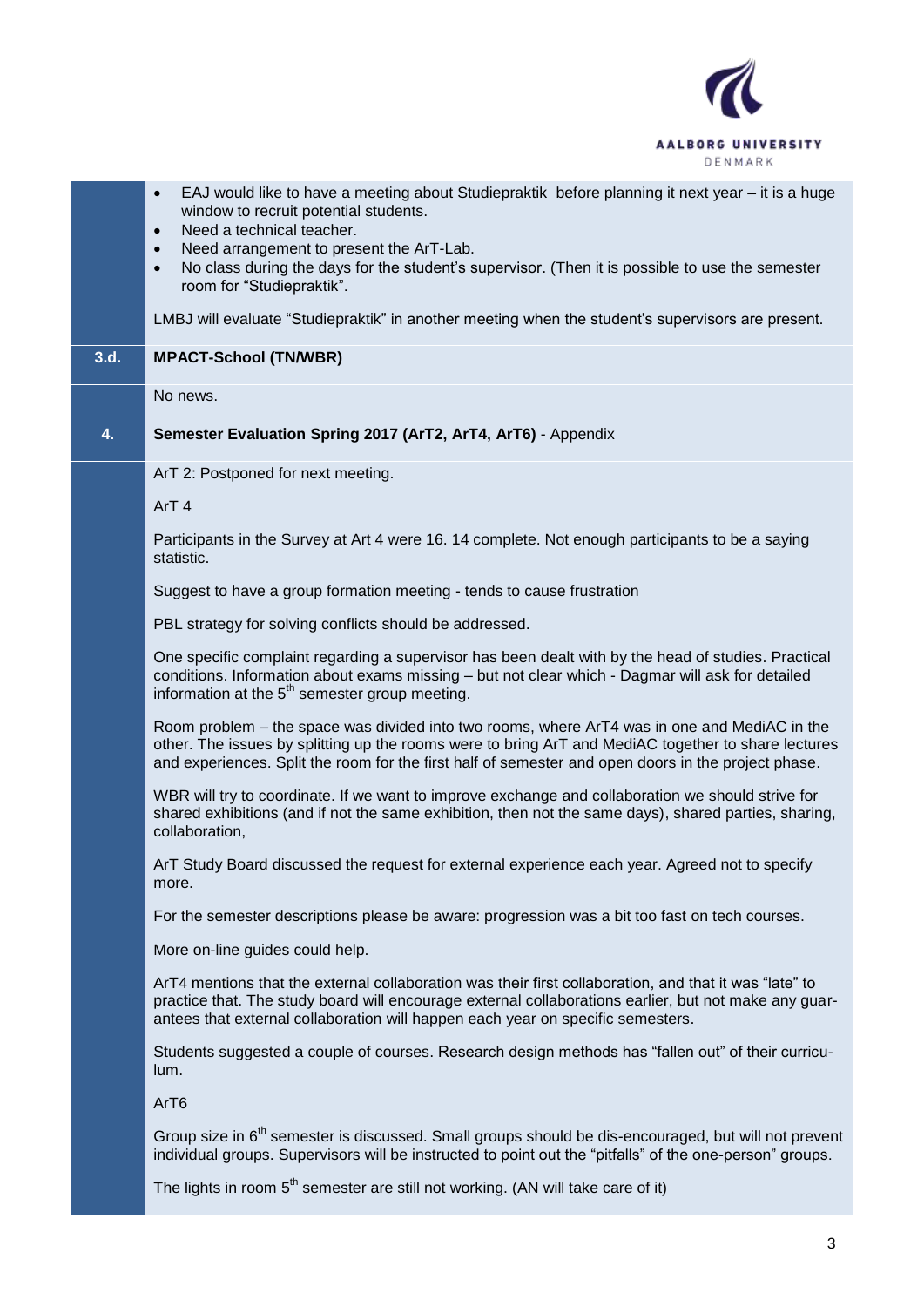

### **5. Finances**

- Requisitions Spring 2018 Appendix
- Money Budget Appendix

Budget for 2018 is 83 STÅ.

Requisitions (Hours):

Requisitions for spring 2018 have been sent to the departments Communication and Create and express the study boards wishes about which teachers we hope will teach at ArT next semester. Then the departments will try to fulfill the wishes.

Money budget (d.kr.):

Budget for all 2018 was approved.

The Study board would like to have an overview of the use for 2017. (AN ask Lotte Brunø)

For information – money budget are required for this activities.

- **Studiepraktik**
- International studytrip
- **Guestlecturers**
- Course Material

#### **6. Studienævnsrapport (Study Board Report)** - Appendix

Study Board Report was discussed and this is what have improved since last report:

- Drop out rage has improved.
- ArT education is placed in the green zone. (Better than other studies at HUM).
- Performing well in study time length of study.
- Efficiency is good numbers of ECTS that students pass according to the normal.
- Research coverage how many Academic staff members compared to D-VIP. It is the department that hires the relevant staff – but the study board have to be aware of the numbers/ratio.

What are we committed to work on? (Plan of action/Handlingsplanen)

- Artistic content of the projects teachers meeting is planned in December 2017.
- Develop a specific course in ArT Entrepreneurship.
- Solve the Lab situation (Department)
- Goal to have at least 40% of international students (now is app. 30%)
- Stronger alumni network
- Agreed to strengthen the artistic international relations.
- Strengthen international cooperation
- Lover the Dropout rate.

### **7. Research and Supervision. Proposal from Elizabeth and Markus -** Appendix

EAJ and ML suggest a pool of project areas proposed by the potential supervisors, through the 6<sup>th</sup> semester coordinator. The students would report their areas and it could both contribute to the research and improve the delegation of the supervisors.

The  $6<sup>th</sup>$  semester coordinator gathers the proposals from the teachers, and presents them in a meeting in December for the 5<sup>th</sup> semester students. Make it clear for the students that this is proposals and that it still can be possible to bring up own suggestions.